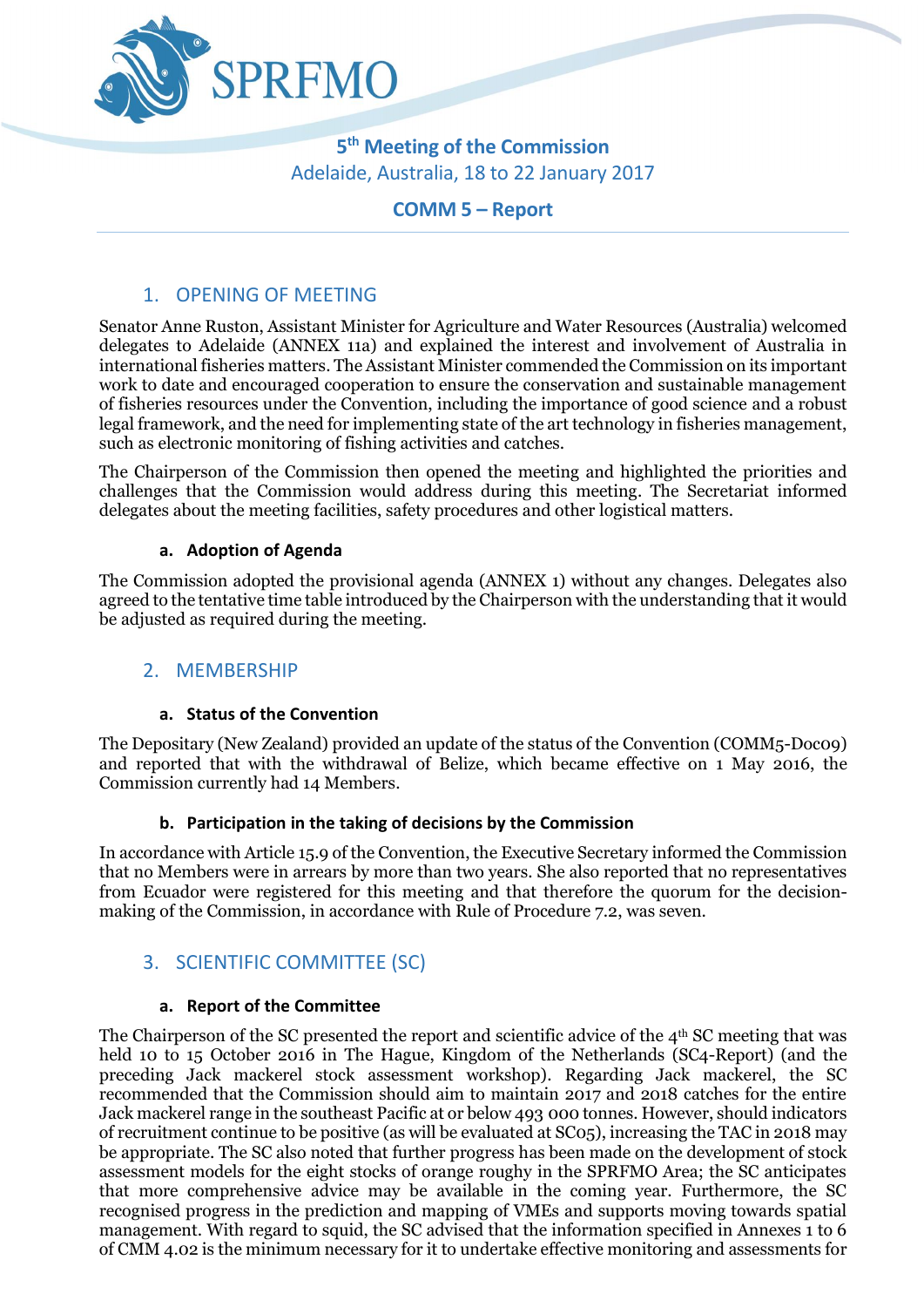stocks in the Convention Area and commented on a number of other requirements for squid data recording and reporting. In addition, the SC took note of new methods of fishery observation, such as electronic monitoring, studying fishing fleets with trained captains and crew and vessel selfsampling, none of which are currently addressed in CMM 4.02.

Members stated that there was a need to review the observer coverage of all fisheries. Regarding squid, it was noted that squid is a straddling species and that squid assessment will require data from the EEZ of coastal States. Members also commented the need to clarify the detail and format of squid data for scientific purposes.

Members discussed the need to provide sufficient funding for the work of the SC, including the provision of contracted experts to scientific meetings, convening scientific workshops or carrying out specific projects to address SPRFMO requirements and priorities. In some cases, funding could be provided by Members and CNCPs, in others the Commission should ensure to include such activities in its budget. In addition, the Commission requested that the SC provide a consolidated list of recommendations at the end of its report.

The Commission adopted the report of the SC and in so doing, agreed the following:

- that activities such as Jack mackerel age-determination workshops and age validation work continue to be pursued;
- to maintain 2017 catches for the entire Jack mackerel range in the southeast Pacific at or below 493 kt;
- to remind all Members and CNCPs that issues of data confidentiality are provided for in CMM 4.02 and this may not be used as a reason for failure to submit data to the Secretariat;
- to commence a data recovery initiative for historical squid fishing. The data recovery should provide data that is consistent with the specifications of Annex 4 of CMM 4.02 to the extent possible;
- to acknowledge the ongoing work to provide verification of fisheries vessel data;
- to request the SC to explore whether electronic monitoring, studying fleets and self-sampling or a combination thereof can provide for collection and verification of fisheries vessel data as part of a wider observer programme;
- that SPRFMO continues providing technical support to the Jack mackerel assessment and that members continue to commit resources toward assessment activities and capacity building.

The Commission deferred a decision on the following recommendations (addressed further under item 6 below):

- that the Commission discuss and consider amending the list of "other species of concern" in Annex 14 of CMM 4.02 to include deep-sea sharks in the SPRFMO Convention Area categorized as critically endangered, endangered, vulnerable, or near threatened on the IUCN Red List. Annex 5 of SC04-Report contains the current IUCN red-listed deepwater shark species and CITES appendix II relevant species;
- that the Commission amend CMM 4.02 to:
	- o avoid confusion for Members and CNCPs regarding the use of the same templates for data recording and reporting;
	- o allow for an extension in the timing of data submission in those cases where the Members and CNCPs do not yet hold this info for all vessels in their fleets and that an anticipated submission date is provided (page 17).

The Commission requested that the Scientific Committee Chairperson coordinate the drafting of the 2017 Workplan for the Scientific Committee. The Commission requested that this and future workplans also include medium-term activities, e.g. specific research projects. The Commission adopted the workplan of the Scientific Committee (ANNEX 3).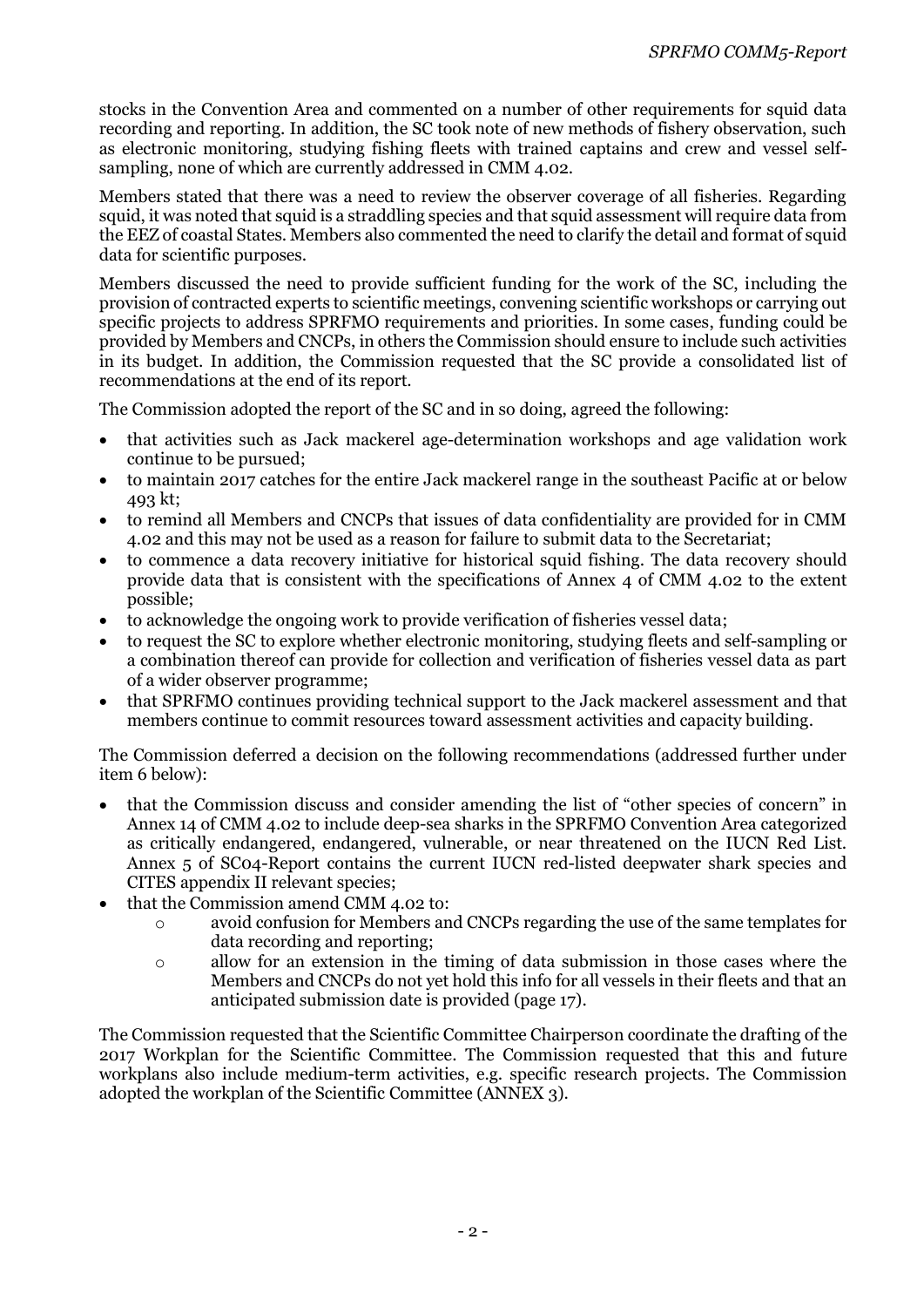# 4. FINANCE AND ADMINISTRATION COMMITTEE (FAC)

### **a. Report of the Committee**

The report of the FAC was considered (FAC4-Report) and the recommendations of the FAC were adopted, except that it was decided to reduce the amount allocated to the contingency fund to 25 000 NZD.

#### **b. Budget Contribution Formula**

The Commission noted the discussion held in FAC and decided that the issue be considered again at the 2018 Annual Meeting.

#### **c. Budget**

The Commission amended the budget to include 225 000 NZD for costs associated to the recruitment procedure of the position of Executive Secretary. The adopted budget thus was 1 169 000 NZD (ANNEX 4). It was decided to use part of the accumulated surplus account to cover the additional costs. With this, the Commission adopted the financial contributions for the year 2017-18 as recommended by the FAC, except that the "other funding" referred to in the contributions table was increased to 292 803 NZD (ANNEX 4).

# **d. Date and Venue of the next meeting of the Commission**

The Commission welcomed the offer by Peru to host the next Annual Meeting in Lima. The date for the Sixth Commission Meeting was agreed to be 30 January to 3 February 2018 and for the CTC 26 to 28 January 2018*.*

# 5. COMPLIANCE AND TECHNICAL COMMITTEE (CTC)

# **a. Report of the Committee**

The Chairperson of the CTC presented the CTC report (CTC4-Report) and recommendations of the CTC Meeting held from 14-16 January 2017 in Adelaide, Australia. In addition to the items reported below, the CTC elected a new Chairperson, Ms. Jihyun Kim (Korea). The Commission also noted that the Vice-Chairperson elected by the CTC was unexpectedly no longer available for the position. Therefore, the Commission endorsed the election of Mr. Luis Molledo (EU) as Vice-Chairperson of the CTC.

In summary, the recommendations by the CTC to the Commission were the following: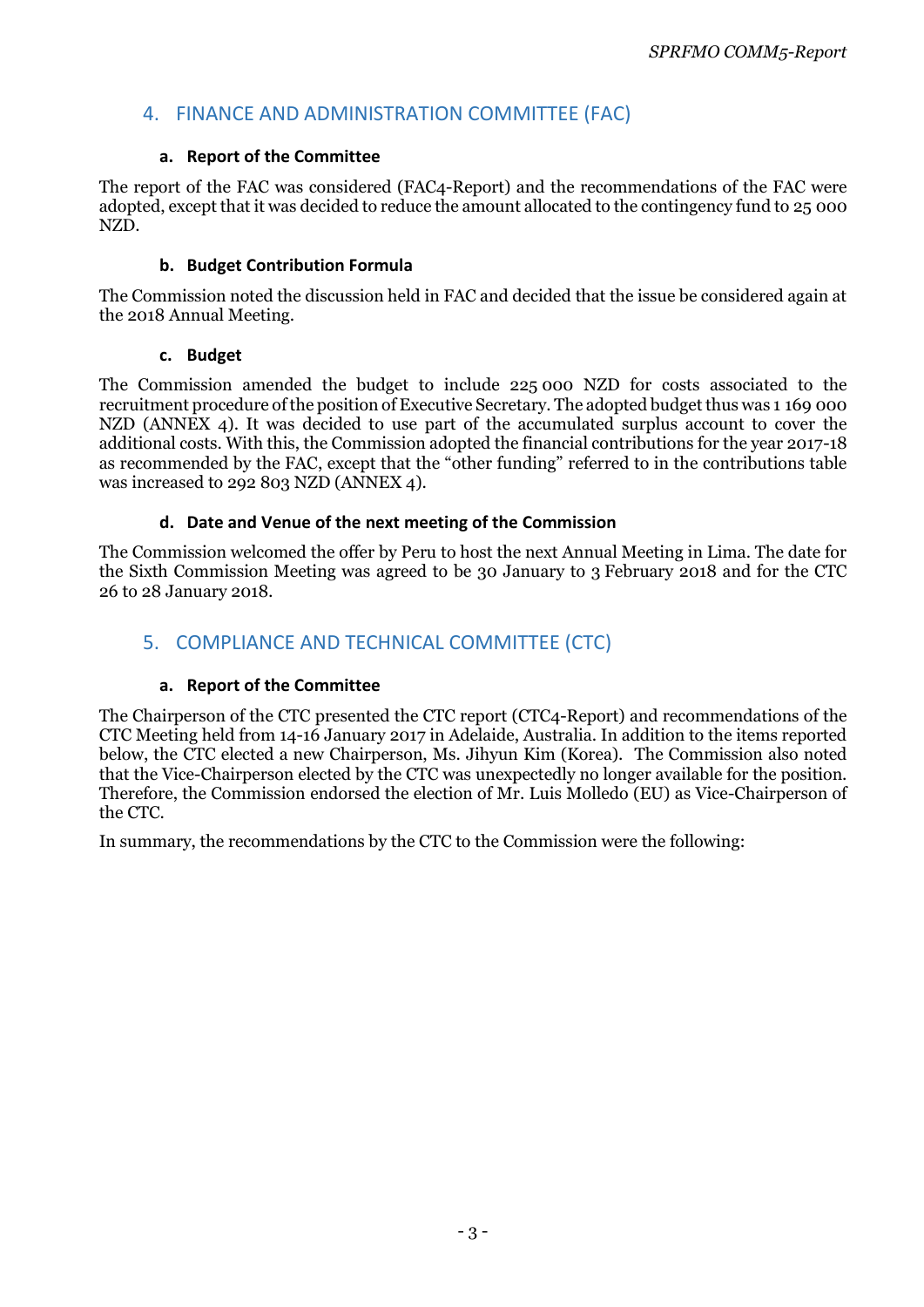- VMS. The CTC recommended adopting the advice provided by the VMS WG in relation to issues of polling, hosting, and a VMS service provider (Annex 5 of the CTC4-Report).
- OPWG. The CTC recommended that the OPWG continue its work intersessionally under the Terms of Reference specified in Annex 6 of the CTC Report.
- CMM 4.02. Some Members questioned whether transhipment data for squid had to be reported in accordance with CMM 4.02. The CTC concluded that paragraph 1(e) was unclear and recommended to clarify this paragraph.
- CMM 4.04. The CTC agreed to recommend the addition of the term "/or" in paragraph 4, first line after "and", so that the first sentence of that paragraph would read "On the basis of the information received pursuant to paragraph 2 and/or any other suitably documented information at his/her disposal, …". In addition, the CTC recommended that the deadlines for submission of information in paragraphs 2, 4 and 7 be revised.
- CMM 3.05. The CTC recommends to review the time requirement of 36 hours advance notification for transhipment of Jack mackerel or demersal resources.
- Collaboration with other RFMOs. The CTC agreed that participation in the meetings of other organisations or other activities that could incur costs should be decided on a case-by-case basis and would be facilitated by the existence of an Arrangement or MoU. The CTC recommended referral of the matter to the Commission for further consideration.

The Commission adopted these recommendations from the CTC and proceeded to discuss the open items under appropriate agenda items below. The Commission recognised the generous contribution of EUR 100 000 from the EU for the development of a SPRFMO VMS.

# **b. Final Compliance Report**

The Commission considered the Provisional Compliance Report provided by the CTC (CTC4-Doc07) and adopted the Final 2017 Compliance Report (ANNEX 5).

#### **c. 2017 Final IUU List**

In accordance with CMM 4.04, paragraph 11, the Commission reviewed the Provisional IUU List developed by the CTC (CTC4-Doc09).

The Commission took note of the CTC's recommendation to request the Secretariat to include the vessel PAMYAT KIROVA on the Draft IUU List 2018, in the understanding that the Russian Federation will undertake a thorough investigation and apply appropriate sanctions to the vessel. The Russian Federation also expressed its strong commitment to report within 180 days after the end of the annual Commission Meeting.

With regard to the vessel TAVRIDA, Members encouraged the Russian Federation to explore the possibility of removing the vessel from the IUU List during the intersessional period in accordance with CMM 4.04, subject to sufficient information being provided to the Commission.

The Commission acknowledged the progress made by Peru regarding the sanctioning process with respect to the vessel DAMANZAIHAO. The Commission expressed a willingness to engage constructively with Peru regarding an intersessional request under paragraph 18 of CMM 4.04 following the conclusion of this process and effective action taken by Peru in respect of this vessel.

The 2017 Final IUU list was adopted retaining all vessels on the 2016 IUU List without any additions (ANNEX 6).

On related matters, the Commission discussed information from the CTC on the case of the vessel TRONIO (not included in the 2017 Draft IUU List). Some Members noted that an investigation report had not yet been provided by the flag State, and regarded the fine of  $\epsilon$ 30 000 as inadequate. In light of this, some Members indicated an intention to include the vessel TRONIO in the 2018 Draft IUU List.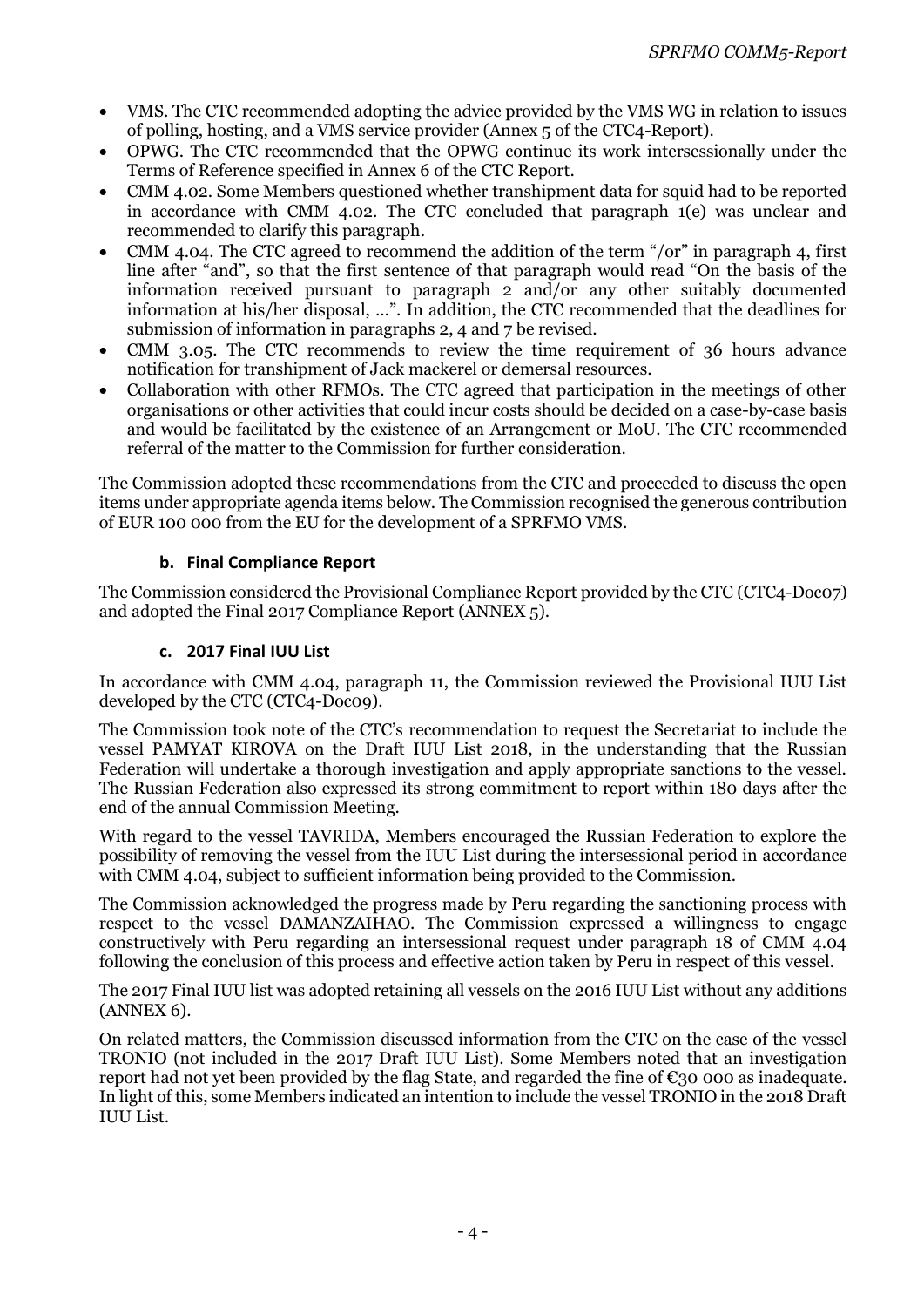#### **d. Status of Cooperating non-Contracting Parties (CNCPs)**

Applications for status of CNCP are compiled in CTC4-Doc11. The Commission reviewed the recommendations made by the CTC and agreed to renew the CNCP status for Liberia and the USA. The Commission also decided to renew the CNCP status of Panama one more time, noting with deep concern the serious issue of non-compliance by Panama and its absence from the current Commission meeting. The Commission agreed that, in deciding to approve Panama's application for CNCP status in 2017, an application by Panama for CNCP status in 2018 should meet the expectations in ANNEX 7 to this Report if it is to be approved.

# 6. CONSERVATION AND MANAGEMENT MEASURES (CMMs)

#### **CMM 4.01 (Jack mackerel)**

o **Jack mackerel allocations (ANNEX 8a).** The Commission convened a WG, chaired by Mr. Frank Meere (Australia) to address the allocation of the additional 33,000 tonnes of catch recommended by the Scientific Committee and endorsed by the Commission. The Chairperson reported on the discussions to the Commission and stated that participants considered Ecuador and Peru's existing allocations and requests for additional quota to reflect their new status as Commission Members. In addition, the WG addressed a request from Cuba for an allocation in 2017 and a request from Cook Islands to record their interest for a future allocation.

The Working Group noted that changes to paragraph 4 of CMM 4.01 were needed, as two Members who have now been allocated quota in 2017 are not included in Table 1 of CMM 1.01. The Chairperson of the JMWG highlighted that the results were only possible because of the considerable goodwill of the participants.

The Commission thanked the Working Group and adopted by consensus the amendments to CMM 4.01*.*

o **COMM5-Prop01**. The Jack mackerel WG also addressed a proposal submitted by Vanuatu, seeking to encourage greater utilization of the available quota. The meeting agreed that the proposal had merit but that more consideration needed to be given to its possible interaction with existing decisions. Members were encouraged to work intersessionally to address these issues and the Secretariat was asked to assist with models which illustrated the implementation of the proposal.

#### **CMM 4.02 (data standards)**

- o **COMM5-Prop02 (ANNEX 8b).** The Commission discussed and adopted revision 1 of this proposal. The EU explained that it added Porbeagle sharks to the list of species in Annex 14, and that work would continue on the basis of Annex 5 of the SC-04 Report.
- o **SC Report (ANNEX 8c)**. Members addressed the issue of squid data submission for scientific assessment purposes, based on the drafting suggestion from the Scientific Committee to paragraph 1(e) (COMM5-WP03). The Commission agreed to amend paragraph 1(e) as follows:
	- *(e) compile data on fishing activities and the impacts of fishing and provide these in a timely manner to the Secretariat of the South Pacific Regional Fisheries Management Organization (SPRFMO) using the SPRFMO data submission templates. The data are under this subparagraph will be used for the assessment and monitoring of stocks. Members and CNCPs will provide by the 30th June, their previous (January to December) year's data on fishing activities and the impacts of fishing described in sections 1b) – 1d) above.*

Also in relation to paragraph 1(e) of CMM 4.02, the question was raised during the CTC meeting regarding whether transhipment data for squid had to be reported in accordance with this paragraph. The CTC recommended that the Commission clarify this paragraph in the presence of the SC Chair. The SC Chair responded that squid transhipment data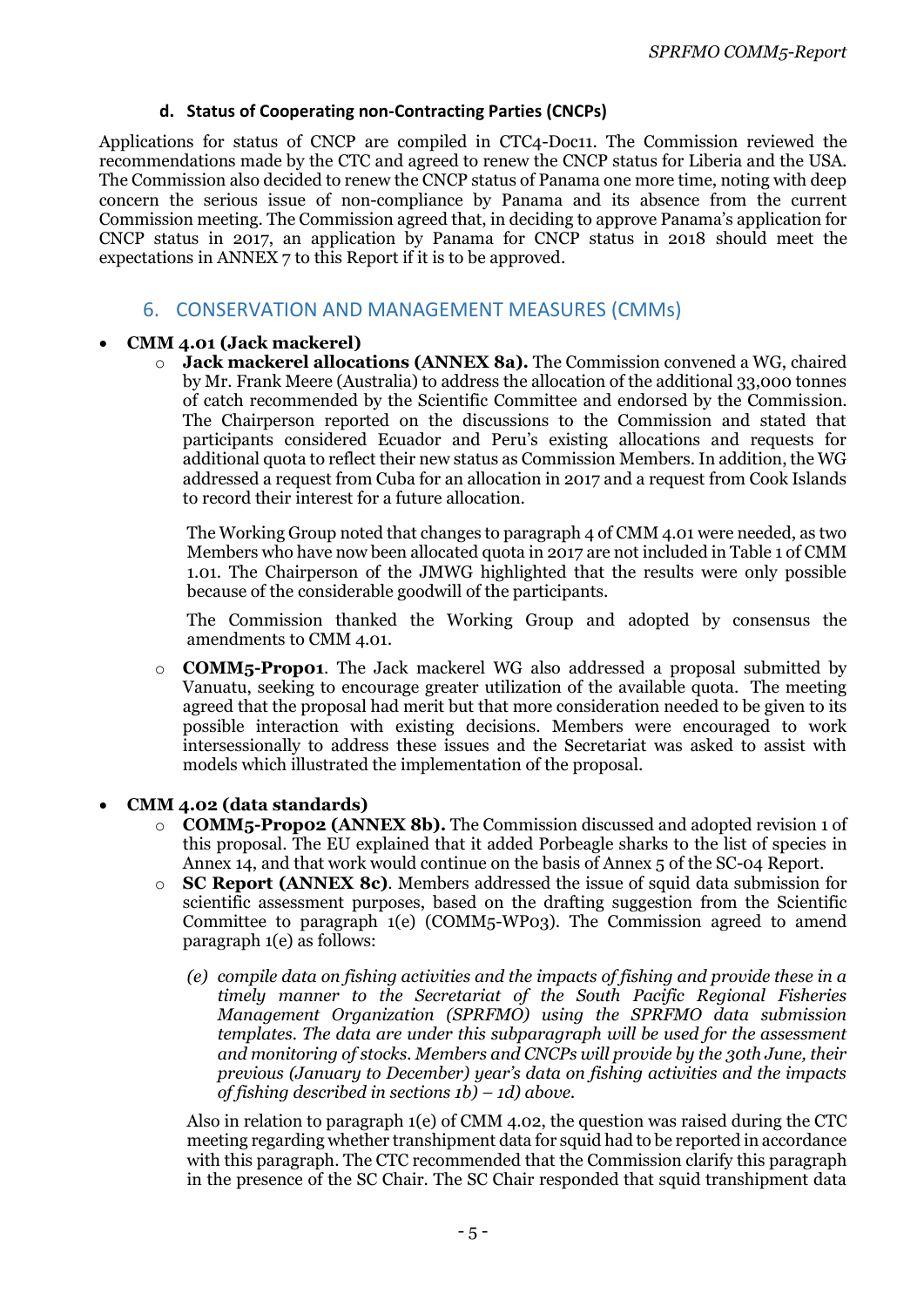should be provided in as much detail as possible for the purpose of analysis and the verification of data from other source.

The Commission requested that the SC clarifies and defines the parameters of the "exceptional circumstances" and provides more explicit guidance to the Commission regarding the provision of data under such circumstances.

- **CMM 2.06 (VMS) (COMM5-Prop03)**. See agenda item 7.
- **CMM 4.03 (bottom fishing)**. New Zealand introduced the COMM5-Inf05 which reports on progress towards the development of a revised bottom fishing CMM. The Commission welcomed the initiative taken by New Zealand and Australia in this regard and encouraged the involvement of other interested Members and observers. DSCC noted the agreement of the SC that a more prescriptive bottom-fishing CMM for all Members may be easier to implement and control, more consistent, and more likely to work effectively. Australia offered to host a scientific workshop in 2017 to aid the development of a revised bottom fishing measure. It was recommended to exchange information with other RFMOs and projects addressing similar issues to develop a consistent approach for the assessment and management of demersal fisheries. The Commission agreed to extend the application of CMM 4.03 until the close of the Annual Meeting 2018.
- **CMM 4.04 (IUU).** The Commission adopted the CTC's recommendation to insert "/*or*" in paragraph 4 as reported under item 5 above. The Commission also adopted amendments to paragraph 8 and subsequent amendments regarding "*additional information*" proposed in CTC4-WP06 (ANNEX 8f). However, the Commission at this meeting did not agree to amend the deadlines for submission as proposed in CTC-WP06.
- **CMM 3.05 (transhipment)**. The Commission considered COMM5-WP01 to revise the 36 hour time requirement for the advance notification of transhipments of Jack mackerel and demersal species and adopted Revision 2 of this document (ANNEX 8g).
- **CMM 2.07 (port inspections).** The Commission considered Revision 4 of CTC4-WP01 and agreed to the proposed amendments (ANNEX 8h).
- **CMM 4.09 (seabirds**). The Commission considered CTC4-WP02 and adopted Revision 3 of this document (ANNEX 8i).
- **CMM 4.10 (CMS).** The Commission considered CTC4-WP03 and adopted Revision 2 (ANNEX 8j).

# 7. VESSEL MONITORING SYSTEM

The VMS WG, chaired by Ms. Kerrie Robertson (Australia) continued its work during the Commission meeting, focusing on COMM5-Prop03 which addresses revisions of CMM 2.06.

The Commission noted the good progress made by the VMS working group through the intersessional period, the CTC and the Commission Meeting. The Commission adopted a revised CMM (ANNEX 8d) which allowed the Secretariat to enter into contractual arrangements to establish the Commission VMS, as well as requirements for manual reporting and security and confidentiality requirements. The CMM included the key information to allow the Commission VMS to be established but the working group could not resolve all issues relating to the establishment of the Commission VMS.

Many Members reiterated the importance of developing requirements for access to VMS data as a fundamental element of an effective VMS. The Commission requested that, as a priority, the VMS Working Group continue to work intersessionally with a view to finalising the outstanding issues related to the implementation and operation of the Commission VMS and adopting improvements to CMM 2.06 in 2018. Using the sixth revision of COMM5-Prop05 (square bracketed text see ANNEX 9b) as the basis for discussions, the Commission agreed that the intersessional work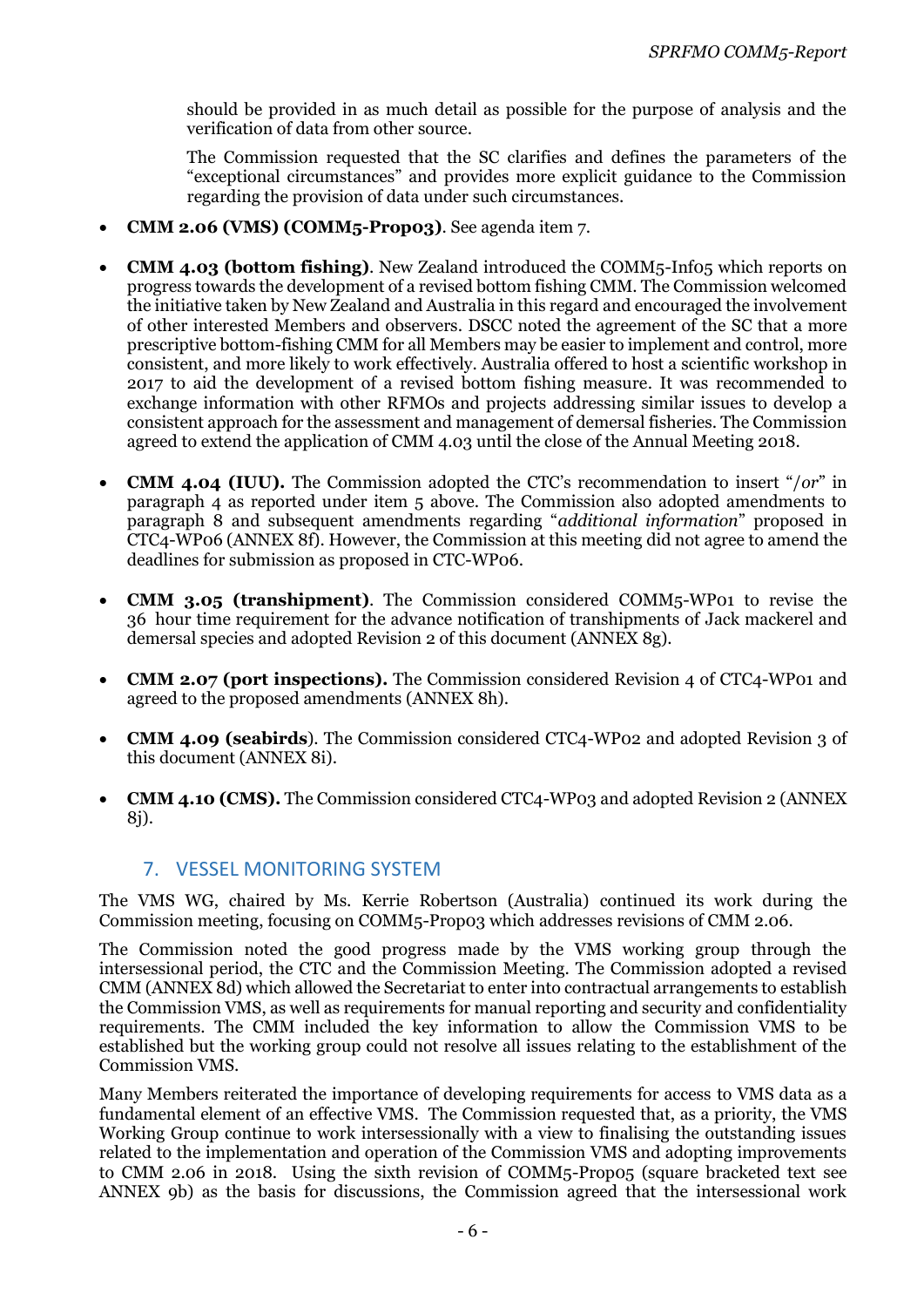programme for the VMS Working Group include, *inter alia*, data access arrangements and measures to prevent tampering. In support of this, the Commission also agreed to seek advice from the Scientific Committee in relation to the use of VMS data for scientific purposes.

To facilitate smooth implementation of the Commission VMS, the Commission requests that all Members and CNCPs continue to cooperate with the Secretariat and the VMS vendor throughout the intersessional period to address any practical and/or technical work to ensure that vessels flying their flag are successfully reporting to the Commission VMS. The Commission noted that the confidentiality requirements in CMM 2.06 also apply to the VMS vendor.

The Commission tasked the Executive Secretary with developing and implementing the contract with CLS, taking into account the guidance provided by the CTC and FAC, and further requested that the Secretariat seek legal advice prior to entering into any contractual arrangements with CLS. In addition to the CTC's advice, the Commission requested that the Secretariat and vendor explore cost effective solutions to training, including for example the use of web-based technologies.

The Commission provided the following guidance for the contract; that all satellite airtime costs in 2017 will be responsibility of the flag State (or flagged vessels) for their flagged vessels in accordance with the CTC recommendation. The Commission asked the VMS WG to address the matter of who bears the cost for satellite airtime as matter of priority.

The Commission also agreed to extend the VMS Working Group for one more year (ANNEX 9a).

# 8. SPRFMO OBSERVER PROGRAMME

The Commission recognised the intersessional work of the Observer Programme Working Group. It was agreed that there were still several outstanding issues that needed to be addressed before adopting a conservation and management measure for this purpose. Therefore, the Commission renewed the mandate of the OPWG under the leadership of Mr. Michael Tosatto (USA) to continue the work during 2017 under the Terms of Reference included in Annex 6 of the CTC4-Report.

#### 9. SPRFMO REVIEW

Article 30 of the Convention provides for a regular review of the effectiveness of the conservation and management measures adopted by the Commission in meeting the objective of the Convention and the consistency of such measures with the principles and approaches in Article 3. Such reviews may include examination of the effectiveness of the provisions of the Convention itself and shall be undertaken at least every five years*.* 

The Convention entered into force in August 2012 and the first Commission Meeting was in January 2013. The Secretariat briefly introduced COMM5-Doc03 as a background document on review processes and approaches recommended by FAO and applied by other RFMOs. The European Union offered to work intersessionally on Draft Terms of Reference for the Review. The Commission agreed that while SPRFMO is a young organisation, it is timely to undertake a "health check" and that this should be independent, transparent and inclusive. The Commission agreed to discuss this matter at the next Commission Meeting and encouraged an intersessional collaboration on the Terms of Reference for the Review and noted the requirement to include an independent expert and the associated budgetary implications.

# 10. FUTURE WORK PROGRAMME OF THE COMMISSION

No matters were raised under this agenda item.

# 11. ANNUAL REPORT OF THE COMMISSION (Article 29)

The Executive Secretary presented the draft Annual Report (COMM5-Doc04) for adoption by the Commission. This report addressed relevant decisions by the SPRFMO in 2016 for the purpose of informing the UN and FAO. The Commission agreed to adopt the report (ANNEX 10).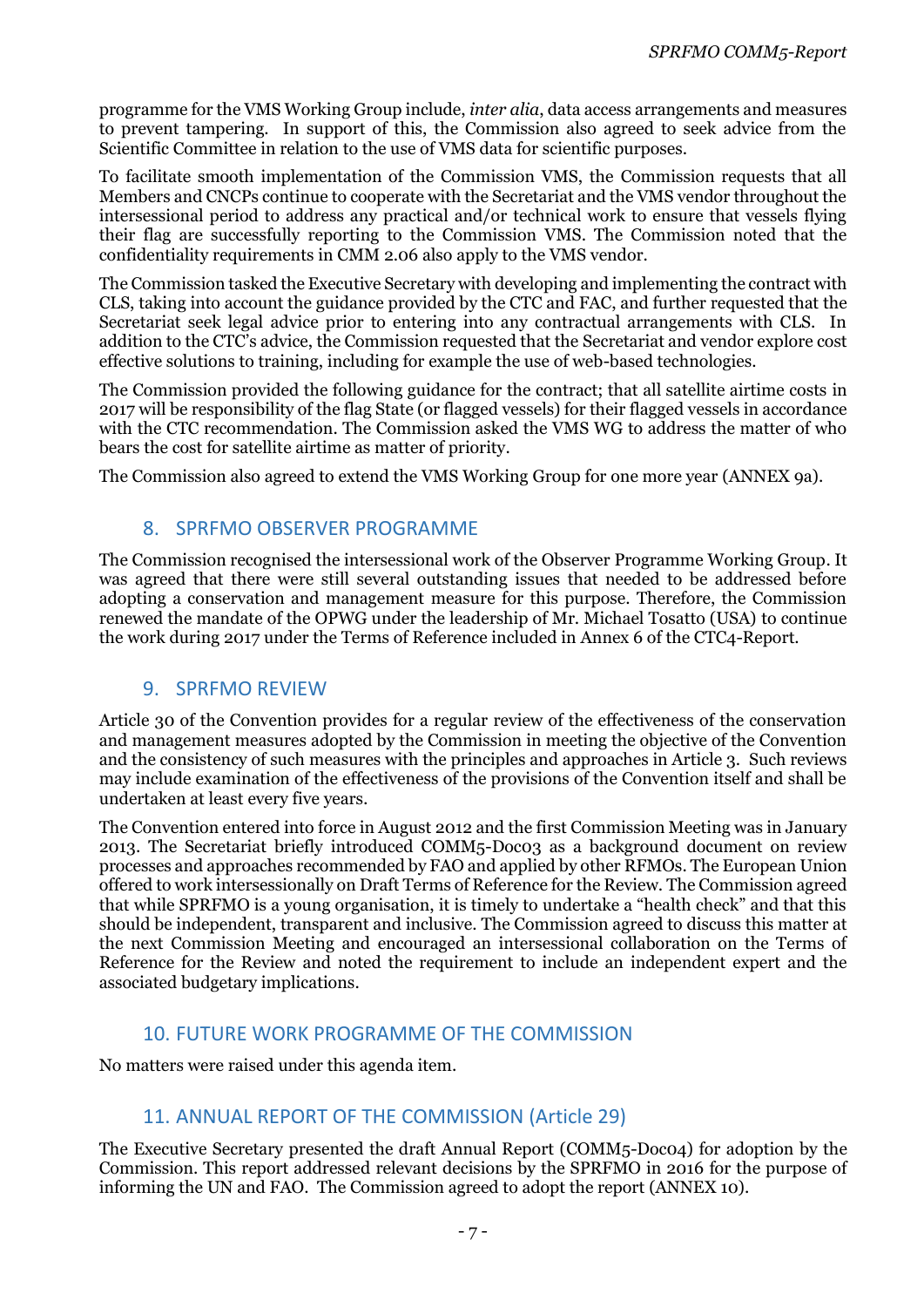# 12. OTHER MATTERS

 Collaboration with other Organisations. At its 2016 meeting, the Commission requested that the Secretariat assess and advise the Commission on options for MoUs with neighbouring or overlapping RFMOs. The Commission took note of COMM5-Doc05, which was presented to the CTC, and voiced general support of the comments on this item in the CTC report.

The Commission invited attending observers from other organisations to address the Commission. The Executive Secretaries of CCAMLR and SIOFA took the floor as well as the representative of WMO. These interventions are in ANNEX 11.

 The USA delegation announced that the process of ratification of the SPRFMO Convention by the USA had just been concluded and that the instrument was deposited with the Depositary, New Zealand, on 19 January 2017 in accordance with Article 38 of the Convention. The Commission welcomed this announcement with enthusiasm.

# 13. OFFICE HOLDERS

 The first terms of the Chairperson, Mr. Gordon Neil (Australia), and the Vice-Chairperson, Mr. Osvaldo Urrutia (Chile), of the Commission are concluded at the close of the  $5<sup>th</sup>$  Commission Meeting. The Commission elected Mr. Osvaldo Urrutia (Chile) as new Chairperson of the Commission and Mr. Hector Soldi (Peru) as Vice-Chairperson.

The Commission thanked the outgoing Chairperson for his dedication and leadership during his two years in the position.

 The Executive Secretary, Ms. Johanne Fischer, informed the Commission that at this time she could not confirm her availability for a second term of her appointment (ANNEX 11c). She added that her contract ends in June 2018 and that it was her intention to fulfil this term. The Commission tasked the Chairperson to develop Terms of Reference for the selection procedure of a new Executive Secretary to be agreed intersessionally.

# 14. MEETING REPORT

The draft meeting report was prepared during the meeting by the Chairperson, assisted by the Secretariat, and presented to the Commission on the last day of the meeting for its consideration.

The report was adopted on 22 January 2017 at 17:55 hrs.

# 15. CLOSE OF MEETING

The meeting was closed on 22 January 2017 at 18:10 hrs.